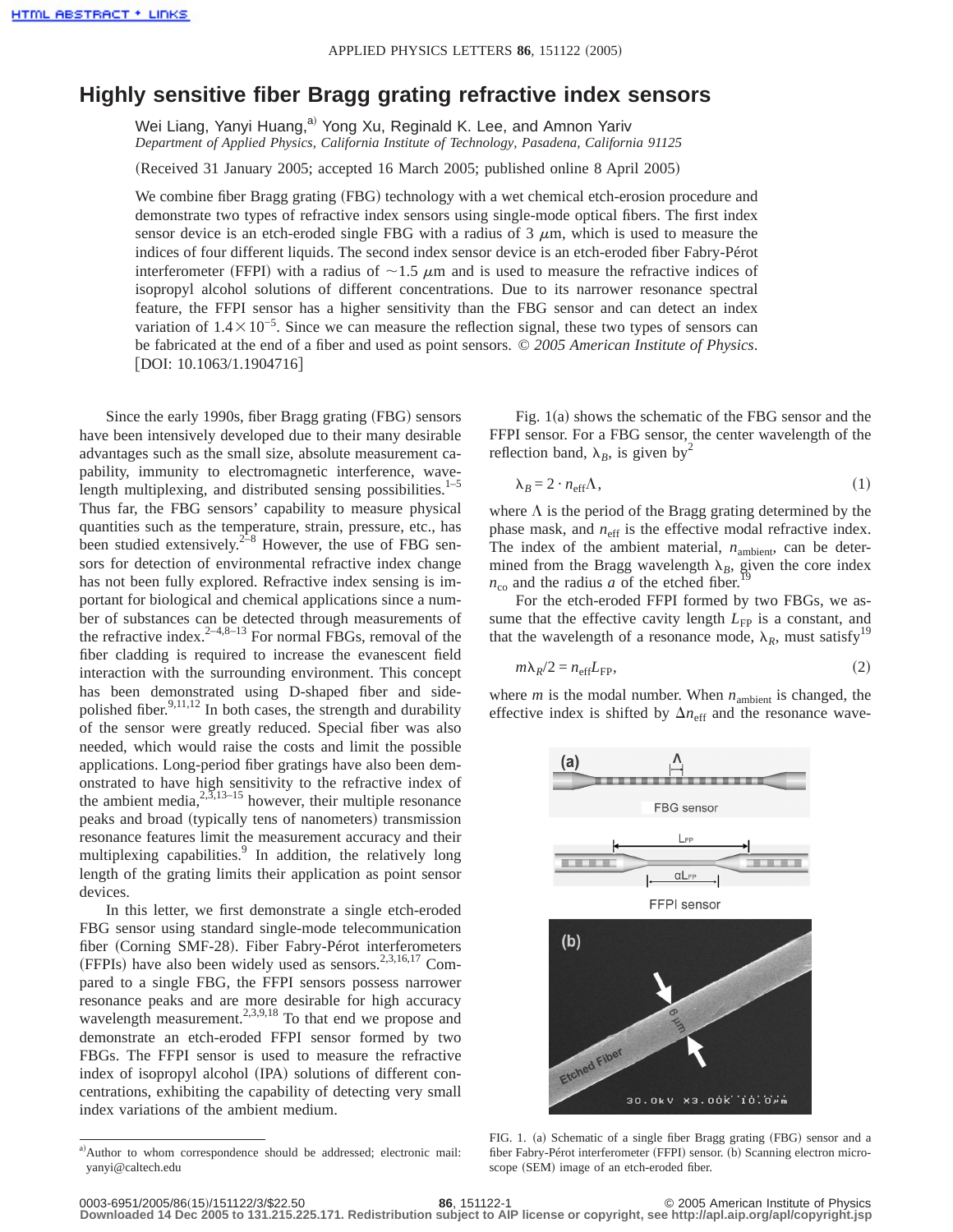

FIG. 2. (a) (Color online) Reflection spectra of an etch-eroded single fiber Bragg grating (FBG) sensor immersed in different liquids. (b) The Bragg center wavelength as a function of the refractive index of ambient material. The markers are Bragg center wavelengths extracted from (a), the fitting curve is calculated using Eq. (1) with parameters  $n_{\text{co}}=1.454$  and *a*  $=$  2.975  $\mu$ m.

length of the *m*th mode is shifted by  $\Delta\lambda_R$ . From Eq. (2), we can derive

$$
\Delta \lambda_R / \lambda_R = \alpha \cdot \Delta n_{\rm eff} / n_{\rm eff}, \qquad (3)
$$

where  $\alpha$  is the fraction of the optical length of the FFPI that is etch eroded [see Fig.  $1(a)$ ].

In our experiment, the FBG is written in a hydrogenloaded Corning SMF-28 fiber using a KrF excimer laser (248) nm) and an amplitude phase mask  $(\Lambda = 524.58 \text{ nm})$ . The length of the FBG is 2.5 mm. The wet-chemical etching setup is similar to the one shown in Ref. 20. We first etch the fiber with a  $52\%$  hydrofluoric (HF) acid solution for 30 min to a fiber diameter below 15  $\mu$ m. Since the etching speed of the Ge-doped core is faster than that of the silica cladding, $^{21}$ the etching solution is then replaced with a 13% HF solution to slow down the etching process. The diameter of the final etch-eroded fiber is controlled by monitoring the transmission loss *in situ*.<sup>20</sup> Figure 1(b) shows a scanning electron microscope (SEM) image of an etch-eroded fiber, which has a very uniform thickness.

We then put the FBG sensor in different liquids and measure the reflection spectra by scanning the wavelength using a tunable laser (Agilent 8164A). The reflection spectra for the FBG sensor in air  $(n=1.00)$ , methanol  $(n=1.326)$ , ethanol  $(n=1.359)$ , and isopropyl alcohol (IPA)  $(n=1.378)$  are shown in Fig.  $2(a)$ . As expected, the reflection spectrum redshifts as the ambient refractive index increases. The Bragg wavelength as a function of the ambient refractive index is geometry),  $\lambda_R = 1519.868$  nm,  $n_{eff} = 1.42021$  (based on the Downloaded 14 Dec 2005 to 131.215.225.171. Redistribution subject to AIP license or copyright, see h



FIG. 3. (a) (Color online) Reflection spectra of the resonance mode of a fiber Fabry-Pérot interferometer (FFPI) sensor in isopropyl alcohol (IPA) solution with different concentrations. (b) The resonance wavelength as a function of the mole ratio of IPA solution. The circles are resonance wavelengths extracted from (a), the numerical fitting is obtained using Eq.  $(3)$ with parameters  $n_{\text{co}} = 1.454$ ,  $a = 1.475$   $\mu$ m and  $\alpha = 0.9$ .

shown in Fig. 2(b) and fit to Eq. (1) with  $\Lambda$  (524.58 nm),  $n_{\rm co}$  $(1.454)$ ,  $n<sub>ambient</sub>$  and an appropriate choice of the fiber radius *a*. The effective modal index  $n_{\text{eff}}$  in Eq. (1) is obtained by numerically solving the  $HE_{11}$  modal equation of a step-index cylindrical waveguide.<sup>19</sup> The fitting parameter  $a = 2.975 \mu m$ agrees well with the measured value of 3.0  $\mu$ m as shown in Fig.  $1(b)$ .

The FFPI sensor is formed by two FBGs written on a hydrogen-loaded Corning SMF-28 fiber. The distance between the two FBGs is chosen to be  $\sim$  5 mm so that there are less than three resonance modes in the band gap of the FBG. To eliminate the influence of the ambient media on the FBG band gap in the measurements, we mask the fiber to selectively etch the region between the two gratings without affecting the gratings.

Compared to the FBG sensor, the FFPI sensor should have a higher refractive index resolution due to its sharper resonance feature. To demonstrate this, we use it to detect the variation of the refractive indices of IPA-water solutions with different IPA concentrations, which allows arbitrarily small changes of index. Figure  $3(a)$  shows the redshift of a resonance mode due to the increase of the concentration of the IPA-water solution. In Fig.  $3(b)$  we plot the resonance wavelength as a function of the mole ratio of the IPA in solution. The refractive indices of the IPA solution shown in Fig.  $3(b)$ are estimated based on the mole ratio of each component, i.e.,  $n_{\text{ambient}} = [\kappa \cdot n_{\text{IPA}}^2 + (1 - \kappa) \cdot n_{\text{water}}^2]^{1/2}$ , where  $n_{\text{water}}$  $=1.333$  is the refractive index of water,  $n_{\text{IPA}}$  is the refractive index of pure IPA, and  $\kappa$  is the mole ratio of IPA in the solution. The effective modal index  $n_{\text{eff}}$  can then be calculated based on  $n_{\text{ambient}}$ ,  $n_{\text{co}}$  (1.454), and the fiber radius  $a$ .<sup>19</sup> We fit the resonance wavelengths to Eq.  $(3)$  as shown in Fig. 3(b), where the parameters are  $\alpha$ =0.9 (based on the sensor